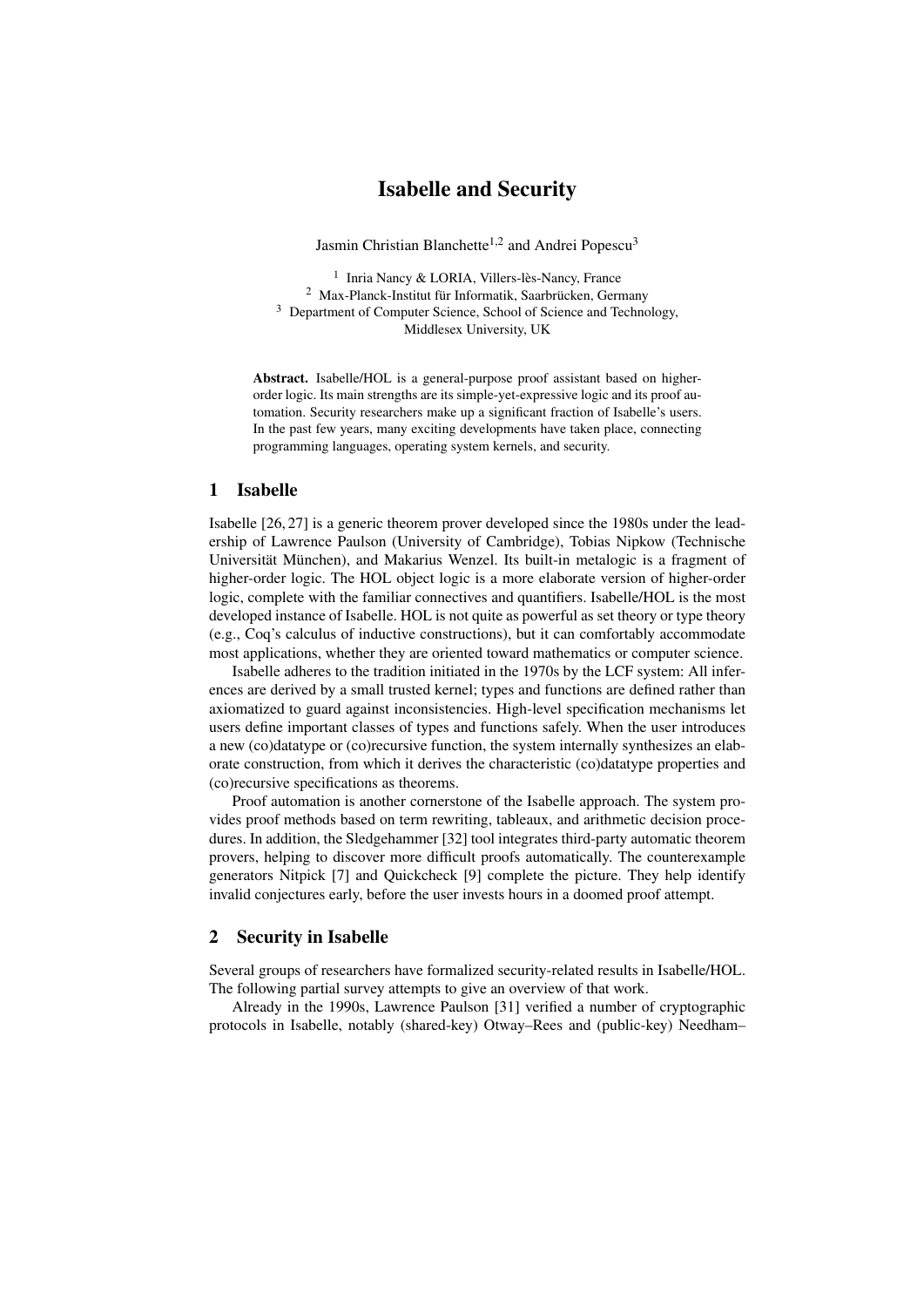Schroeder. He modeled each protocol as an inductively defined set of traces. Paulson's inductive approach has been highly influential, and despite the emergence of automatic tools such as ProVerif, it remains popular thanks to its flexibility and expressiveness [\[5\]](#page-2-2).

David Basin and his team [\[4\]](#page-2-3) developed the ProtoVeriPhy framework in Isabelle, for analyzing physical protocols. They verified protocols such as authenticated ranging, ultrasound distance bounding, delayed key disclosure, and secure time synchronization. They also proved the vulnerability of the Brands–Chaum protocol, including in a wrongly fixed version, and proved a revised proposal correct [\[10\]](#page-2-4).

Gerwin Klein and his team proved functional correctness of the seL4 microkernel, consisting of 8830 lines of C code [\[20\]](#page-3-3). Equipped with an abstract, correct specification of seL4, they started proving security properties, including integrity [\[37\]](#page-4-1) and information-flow enforcement [\[25\]](#page-3-4).

In a separate but related line of work, Burkhart Wolff and his collaborators contributed the formalization of realistic security frameworks relevant for operating system verification, covering access control [\[8\]](#page-2-5) and intransitive noninterference [\[40\]](#page-4-2).

Heiko Mantel and his team developed several Isabelle formalizations related to information-flow security. The I-MAKS framework and tool is a mechanization of Mantel's Modular Assembly Kit for Security (MAKS), designed for the specification and verification of event systems (a form of I/O automata) with security requirements. Mantel's team also developed formal proofs for language-based security in the presence of concurrency: a rely–guarantee paradigm [\[15\]](#page-3-5), security type systems for noninterference [\[14\]](#page-3-6), and declassification [\[13\]](#page-3-7).

Gregor Snelting and his team are developing JOANA [\[38\]](#page-4-3), a mature software security analysis framework for Java, covering both source code and bytecode. Its features are based on complex program analysis techniques, whose correctness is difficult to comprehend. The team uses Isabelle to verify different aspects of JOANA [\[41\]](#page-4-4), based on the formal semantics of a large fragment of concurrent Java [\[22\]](#page-3-8). Snelting's team has also looked into language-based security, contributing, in parallel with Barthe and Nieto's [\[3\]](#page-2-6) and Beringer and Hofmann's [\[6\]](#page-2-7) works, the first Isabelle formalizations of Volpano–Smith-style security type systems [\[39\]](#page-4-5).

Tobias Nipkow, Andrei Popescu, and their colleagues in Munich and Saarbrücken formalized possibilistic and probabilistic noninterference for a multithreaded while language [\[34,](#page-4-6) [35\]](#page-4-7). They unified various security concepts and type systems from the liter-ature and simplified their proofs of correctness [\[28\]](#page-3-9). They also formalized HyperCTL<sup>\*</sup>, a temporal logic for expressing security properties [\[36\]](#page-4-8).

Another major development by the Munich team is CoCon, a conference management system with document confidentiality guarantees [\[19\]](#page-3-10). The system's kernel is written and certified in Isabelle and extracted as functional code. The dozen of submissions to the Isabelle 2014 workshop were managed using CoCon, and the TABLEAUX 2015 conference is expected to use it as well. Other events are welcome to use it.<sup>[1](#page-1-0)</sup>

Further recent security formalizations in Isabelle include noninterference for process algebras [\[30\]](#page-3-11), cryptography [\[21\]](#page-3-12), and network security [\[12\]](#page-3-13).

Finally, Isabelle is a main verification tool of Reliably Secure Software Systems  $(RS<sup>3</sup>)$  [\[24\]](#page-3-14), a priority program of the Deutsche Forschungsgemeinschaft, coordinated

<span id="page-1-0"></span><sup>1</sup> <http://www21.in.tum.de/~popescua/rs3/GNE.html>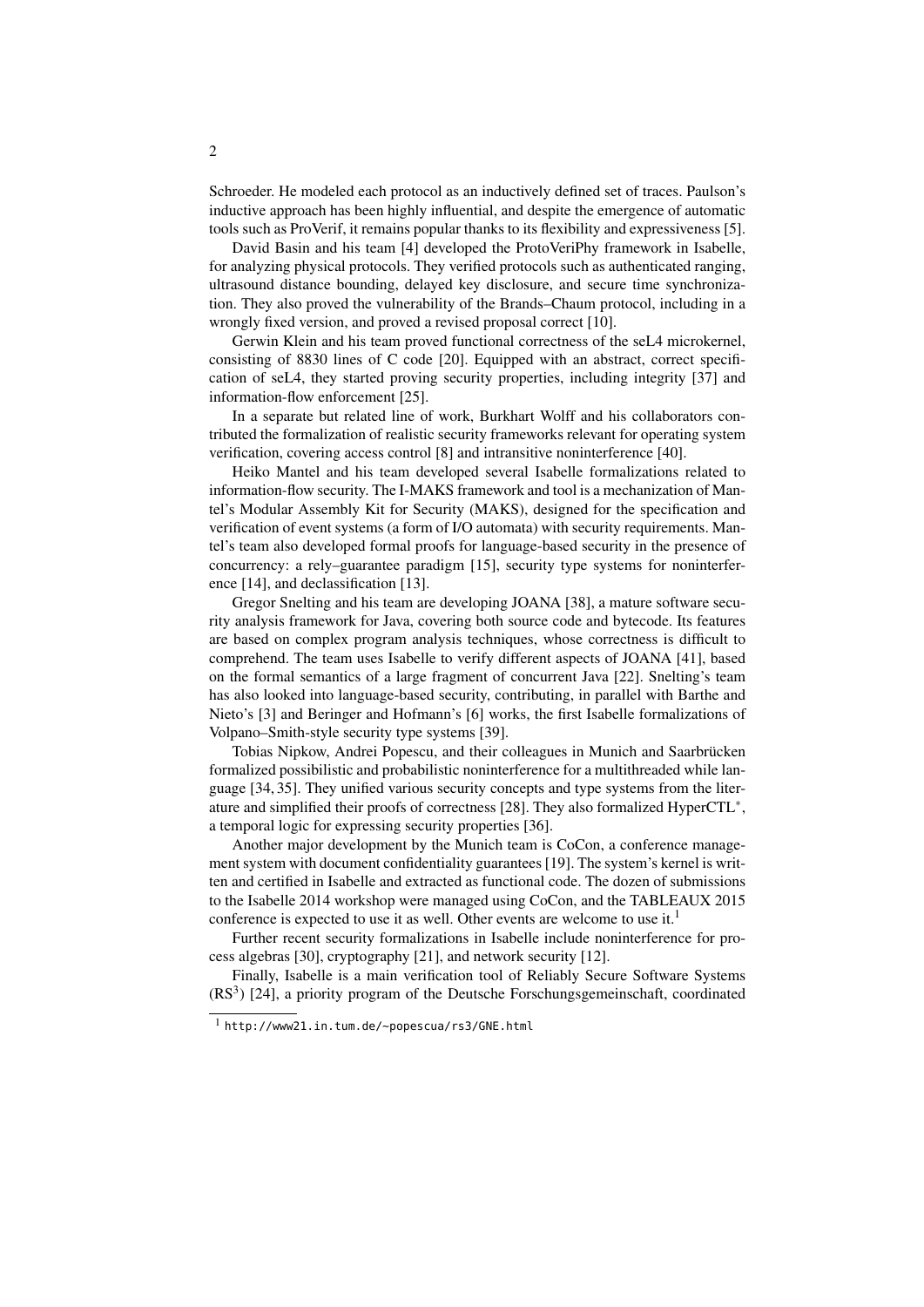by Heiko Mantel. RS<sup>3</sup> encompasses twelve main projects and six associated projects, all focused on different aspects of information-flow security. Within  $RS<sup>3</sup>$ , Isabelle is used for verifying actor implementations of multi-agent systems (Poetzsch-Heffter et al. [\[33\]](#page-4-9)), workflow management systems (Hutter et al. [\[17\]](#page-3-15) and Nipkow et al. [\[29\]](#page-3-16)), and security types (Mantel et al. [\[23\]](#page-3-17) and Nipkow et al. [\[29\]](#page-3-16)).

## 3 Security in Other Proof Assistants

Isabelle is by no means the only proof assistant employed in security verification. Impressive recent verification achievements using other systems include an aircraft microprocessor [\[16\]](#page-3-18) (in ACL2), a hardware architecture with information-flow primitives [\[1\]](#page-2-8) (in Coq), a separation kernel [\[11\]](#page-2-9) (in HOL4), a browser kernel [\[18\]](#page-3-19) (in Coq), and a quasi-automatic tool for reasoning about cryptographic protocols [\[2\]](#page-2-10) (based on Coq).

#### References

- <span id="page-2-8"></span>[1] de Amorim, A.A., Collins, N., DeHon, A., Demange, D., Hritcu, C., Pichardie, D., Pierce, B.C., Pollack, R., Tolmach, A.: A verified information-flow architecture. In: Principles of Programming Languages (POPL 2014). pp. 165–178 (2014)
- <span id="page-2-10"></span>[2] Barthe, G., Crespo, J.M., Grégoire, B., Kunz, C., Béguelin, S.Z.: Computer-aided cryptographic proofs. In: Beringer, L., Felty, A. (eds.) Interactive Theorem Proving (ITP 2012). LNCS, vol. 7406, pp. 11–27. Springer (2012)
- <span id="page-2-6"></span>[3] Barthe, G., Nieto, L.P.: Secure information flow for a concurrent language with scheduling. J. Comput. Sec. 15(6), 647–689 (2007)
- <span id="page-2-3"></span>[4] Basin, D.A., Capkun, S., Schaller, P., Schmidt, B.: Formal reasoning about physical properties of security protocols. ACM Trans. Inf. Syst. Secur. 14(2), 16 (2011)
- <span id="page-2-2"></span>[5] Bella, G.: Inductive study of confidentiality. In: Klein, G., Nipkow, T., Paulson, L. (eds.) Archive of Formal Proofs. [http://afp.sf.net/entries/Inductive\\_](http://afp.sf.net/entries/Inductive_Confidentiality.shtml) [Confidentiality.shtml](http://afp.sf.net/entries/Inductive_Confidentiality.shtml) (2012)
- <span id="page-2-7"></span>[6] Beringer, L., Hofmann, M.: Secure information flow and program logics. In: Klein, G., Nipkow, T., Paulson, L. (eds.) Archive of Formal Proofs. [http://afp.sf.net/entries/](http://afp.sf.net/entries/SIFPL.shtml) [SIFPL.shtml](http://afp.sf.net/entries/SIFPL.shtml) (2008)
- <span id="page-2-0"></span>[7] Blanchette, J.C., Nipkow, T.: Nitpick: A counterexample generator for higher-order logic based on a relational model finder. In: Kaufmann, M., Paulson, L.C. (eds.) Interactive Theorem Proving (ITP 2010). LNCS, vol. 6172, pp. 131–146. Springer (2010)
- <span id="page-2-5"></span>[8] Brucker, A.D., Brügger, L., Wolff, B.: The Unified Policy Framework (UPF). In: Klein, G., Nipkow, T., Paulson, L. (eds.) Archive of Formal Proofs. [http://afp.sf.net/entries/](http://afp.sf.net/entries/UPF.shtml) [UPF.shtml](http://afp.sf.net/entries/UPF.shtml) (2014)
- <span id="page-2-1"></span>[9] Bulwahn, L.: The new Quickcheck for Isabelle—Random, exhaustive and symbolic testing under one roof. In: Hawblitzel, C., Miller, D. (eds.) Certified Programs and Proofs (CPP 2012). LNCS, vol. 7679, pp. 92–108. Springer (2012)
- <span id="page-2-4"></span>[10] Cremers, C.J.F., Rasmussen, K.B., Schmidt, B., Čapkun, S.: Distance hijacking attacks on distance bounding protocols. In: IEEE Symposium on Security and Privacy (SP 2012). pp. 113–127. IEEE (2012)
- <span id="page-2-9"></span>[11] Dam, M., Guanciale, R., Khakpour, N., Nemati, H., Schwarz, O.: Formal verification of information flow security for a simple ARM-based separation kernel. In: Computer and Communications Security (CCS '13). pp. 223–234 (2013)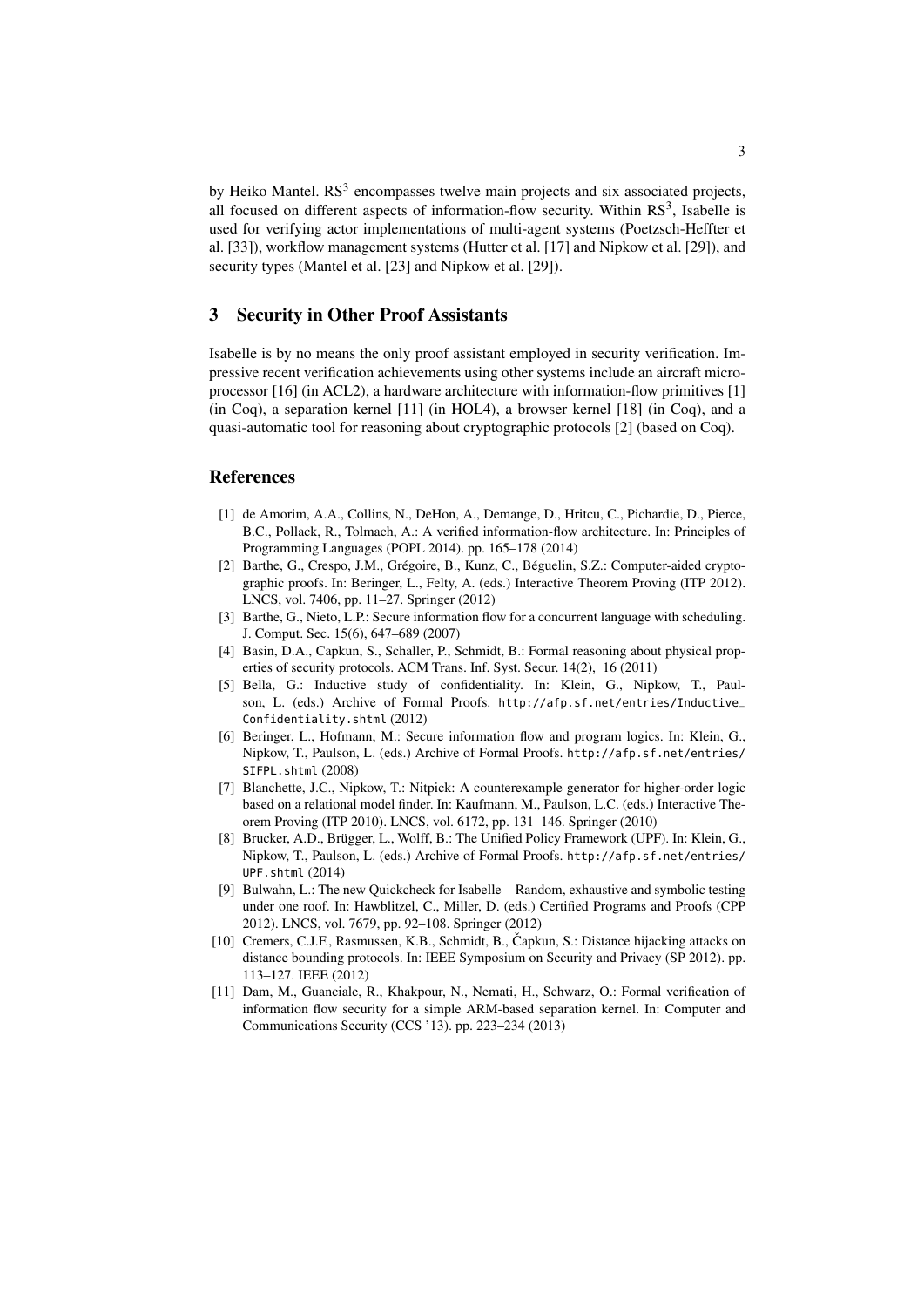- <span id="page-3-13"></span>[12] Diekmann, C.: Network security policy verification. In: Klein, G., Nipkow, T., Paulson, L. (eds.) Archive of Formal Proofs. [http://afp.sf.net/entries/Network\\_Security\\_](http://afp.sf.net/entries/Network_Security_Policy_Verification.shtml) [Policy\\_Verification.shtml](http://afp.sf.net/entries/Network_Security_Policy_Verification.shtml) (2014)
- <span id="page-3-7"></span>[13] Grewe, S., Lux, A., Mantel, H., Sauer, J.: A formalization of declassification with WHATand-WHERE-security. In: Klein, G., Nipkow, T., Paulson, L. (eds.) Archive of Formal Proofs. [http://afp.sf.net/entries/WHATandWHERE\\_Security.shtml](http://afp.sf.net/entries/WHATandWHERE_Security.shtml) (2014)
- <span id="page-3-6"></span>[14] Grewe, S., Lux, A., Mantel, H., Sauer, J.: A formalization of strong security. In: Klein, G., Nipkow, T., Paulson, L. (eds.) Archive of Formal Proofs. [http://afp.sf.net/entries/](http://afp.sf.net/entries/Strong_Security.shtml) [Strong\\_Security.shtml](http://afp.sf.net/entries/Strong_Security.shtml) (2014)
- <span id="page-3-5"></span>[15] Grewe, S., Mantel, H., Schoepe, D.: A formalization of assumptions and guarantees for compositional noninterference. In: Klein, G., Nipkow, T., Paulson, L. (eds.) Archive of Formal Proofs. [http://afp.sf.net/entries/SIFUM\\_Type\\_Systems.shtml](http://afp.sf.net/entries/SIFUM_Type_Systems.shtml) (2014)
- <span id="page-3-18"></span>[16] Hardin, D.S., Smith, E.W., Young, W.D.: A robust machine code proof framework for highly secure applications. In: Manolios, P., Wilding, M. (eds.) The ACL2 Theorem Prover and Its Applications (ACL2 2006). pp. 11–20. ACM (2006)
- <span id="page-3-15"></span>[17] Hutter, D., et al.: MORES: Modelling and Refinement of Security Requirements on Data and Processes. <http://www-cps.hb.dfki.de/research/projects/MORES> (2014)
- <span id="page-3-19"></span>[18] Jang, D., Tatlock, Z., Lerner, S.: Establishing browser security guarantees through formal shim verification. In: Kohno, T. (ed.) USENIX Security '12. pp. 113–128. USENIX (2012)
- <span id="page-3-10"></span>[19] Kanav, S., Lammich, P., Popescu, A.: A conference management system with verified document confidentiality. In: Biere, A., Bloem, R. (eds.) Computer Aided Verification (CAV 2014). LNCS, vol. 8559, pp. 167–183. Springer (2014)
- <span id="page-3-3"></span>[20] Klein, G., Andronick, J., Elphinstone, K., Heiser, G., Cock, D., Derrin, P., Elkaduwe, D., Engelhardt, K., Kolanski, R., Norrish, M., Sewell, T., Tuch, H., Winwood, S.: seL4: Formal verification of an operating-system kernel. Commun. ACM 53(6), 107–115 (2010)
- <span id="page-3-12"></span>[21] Lindenberg, C., Wirt, K., Buchmann, J.: Formal proof for the correctness of RSA-PSS. IACR Cryptology ePrint Archive 2006, 11 (2006)
- <span id="page-3-8"></span>[22] Lochbihler, A.: Making the Java memory model safe. ACM Trans. Program. Lang. Syst. 35(4), 12:1–65 (2014)
- <span id="page-3-17"></span>[23] Mantel, H., et al.: Reliable Security for Concurrent Programs (RSCP). [http://www.mais.](http://www.mais.informatik.tu-darmstadt.de/RS3-RSCP.html) [informatik.tu-darmstadt.de/RS3-RSCP.html](http://www.mais.informatik.tu-darmstadt.de/RS3-RSCP.html) (2014)
- <span id="page-3-14"></span>[24] Mantel, H., et al.: Reliably Secure Software Systems (RS3). <http://www.spp-rs3.de/> (2014)
- <span id="page-3-4"></span>[25] Murray, T.C., Matichuk, D., Brassil, M., Gammie, P., Bourke, T., Seefried, S., Lewis, C., Gao, X., Klein, G.: seL4: From general purpose to a proof of information flow enforcement. In: IEEE Symposium on Security and Privacy (SP 2013). pp. 415–429. IEEE (2013)
- <span id="page-3-0"></span>[26] Nipkow, T., Klein, G.: Concrete Semantics—with Isabelle/HOL. Springer (2014)
- <span id="page-3-1"></span>[27] Nipkow, T., Paulson, L.C., Wenzel, M.: Isabelle/HOL: A Proof Assistant for Higher-Order Logic, LNCS, vol. 2283. Springer (2002)
- <span id="page-3-9"></span>[28] Nipkow, T., Popescu, A.: Making security type systems less ad hoc. it—Information Technology 56(6), 267–272 (2014)
- <span id="page-3-16"></span>[29] Nipkow, T., Weidenbach, C., et al.: Security Type Systems and Deduction (SecDed). [http:](http://www4.informatik.tu-muenchen.de/proj/theoremprov/local_projects/rs3.html) [//www4.informatik.tu-muenchen.de/proj/theoremprov/local\\_projects/rs3.html](http://www4.informatik.tu-muenchen.de/proj/theoremprov/local_projects/rs3.html) (2014)
- <span id="page-3-11"></span>[30] Noce, P.: Noninterference security in communicating sequential processes. In: Klein, G., Nipkow, T., Paulson, L. (eds.) Archive of Formal Proofs. [http://afp.sf.net/entries/](http://afp.sf.net/entries/Noninterference_CSP.shtml) [Noninterference\\_CSP.shtml](http://afp.sf.net/entries/Noninterference_CSP.shtml) (2014)
- <span id="page-3-2"></span>[31] Paulson, L.C.: The inductive approach to verifying cryptographic protocols. J. Comput. Secur. 6(1–2), 85–128 (1998)

4